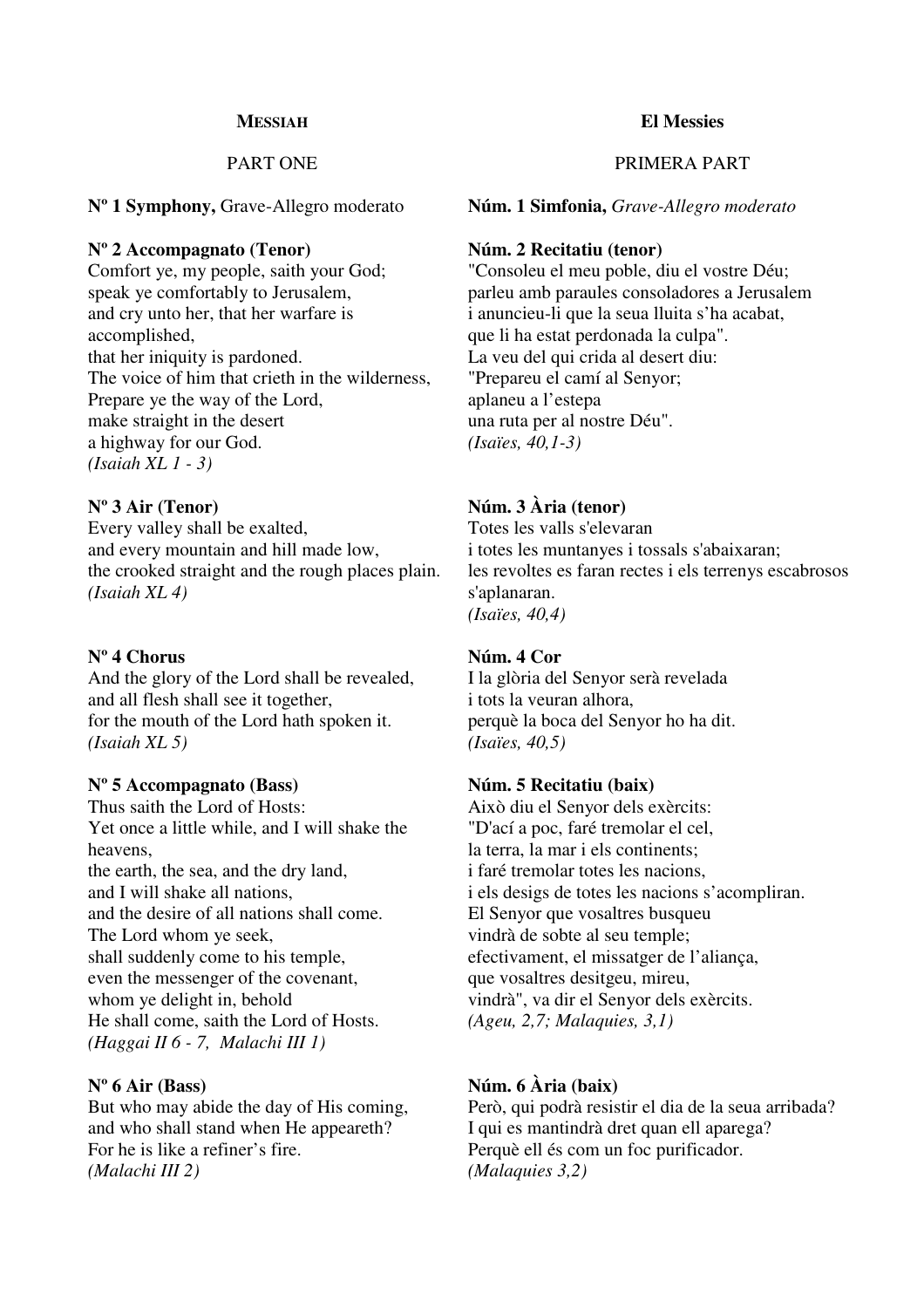## **Nº 7 Chorus**

And He shall purify the sons of Levi, that they may offer unto the Lord an offering in righteousness. *(Malachi III 3)* 

## **Nº 8 Recitative (Alto)**

Behold, a virgin shall conceive, and bear a son, and shall call his name Emmanuel, "God with us". *(Isaiah VII 14)* 

# **Nº 9 Air (Alto) and Chorus**

O thou that tellest good tidings to Zion, get thee up into the high mountain, o thou that tellest good tidings to Jerusalem, lift up thy voice with strength, lift it up, be not afraid, say unto the cities of Judah, Behold your God! O thou that tellest good tidins to Zion, arise, shine for thy light is come, and the glory of the Lord is risen upon thee. *(Isaiah XL 9 / LX 1)* 

O thou that tellest good tidings to Zion, arise, say unto the cities of Judah, Behold your God! Behold! the glory of the Lord is risen upon thee. *(Isaiah LX 1)* 

## **Nº 10 Accompagnato (Bass)**

For behold, darkness shall cover the earth, and gross darkness the people, but the Lord shall arise upon thee, and His glory shall be seen upon thee. And the gentiles shall come to thy light, and kings to the brightness of thy rising. *(Isaiah IX 2 - 3)* 

# **Nº 11 Air (Bass)**

The people that walked in darkness have seen a great light, and they that dwell in the land of the shadow of death, upon them hath the light shined. *(Isaiah IX 1)* 

# **Nº 12 Chorus**

For unto us a child is born, unto us a son is given,

# **Núm. 7 Cor**

I purificarà els fills de Leví, perquè presenten al Senyor una ofrena amb rectitud. *(Malaquies 3,3)* 

## **Núm. 8 Recitatiu (contralt)**

Heus ací que una verge concebrà i donarà a llum un fill, i li posarà el nom d'Emmanuel, "Déu amb nosaltres". *(Isaïes 7,14)* 

# **Núm. 9 Ària (contralt i cor)**

Oh tu, que anuncies bones noves a Sió, puja a una muntanya ben alta. Oh tu, que anuncies bones noves a Jerusalem, alça la veu amb força. Crida, no tingues por, digues a les viles de Judà: "Heus ací el vostre Déu". Oh tu, que anuncies bones noves a Sió, alça't, resplendeix, perquè la llum ha arribat i la glòria del Senyor s'ha elevat damunt de tu. *(Isaïes 40,9 / 60,1)* 

Oh tu, que anuncies bones noves a Sió, alça't; digues a les viles de Judà: "Heus ací el vostre Déu; mireu!". La glòria del Senyor s'ha elevat damunt de tu. *(Isaïes 60,1)* 

# **Núm. 10 Recitatiu (baix)**

Heus ací que la foscor cobrirà la terra, i les tenebres, als pobles; però el Senyor apareixerà damunt de tu, i la seua glòria es veurà damunt de tu. I els gentils s'acostaran a la teua llum, i els reis, a la resplendor de la teua albada. *(Isaïes, 60,2-3)* 

# **Núm. 11 Ària (baix)**

El poble que caminava en la foscor ha vist una gran llum, i per als qui habiten al país de les ombres de la mort, una llum ha resplendit damunt d'ells. *(Isaïes, 9-1)* 

## **Núm. 12 Cor**

Perquè entre nosaltres ha nascut un infant; se'ns ha donat un fill,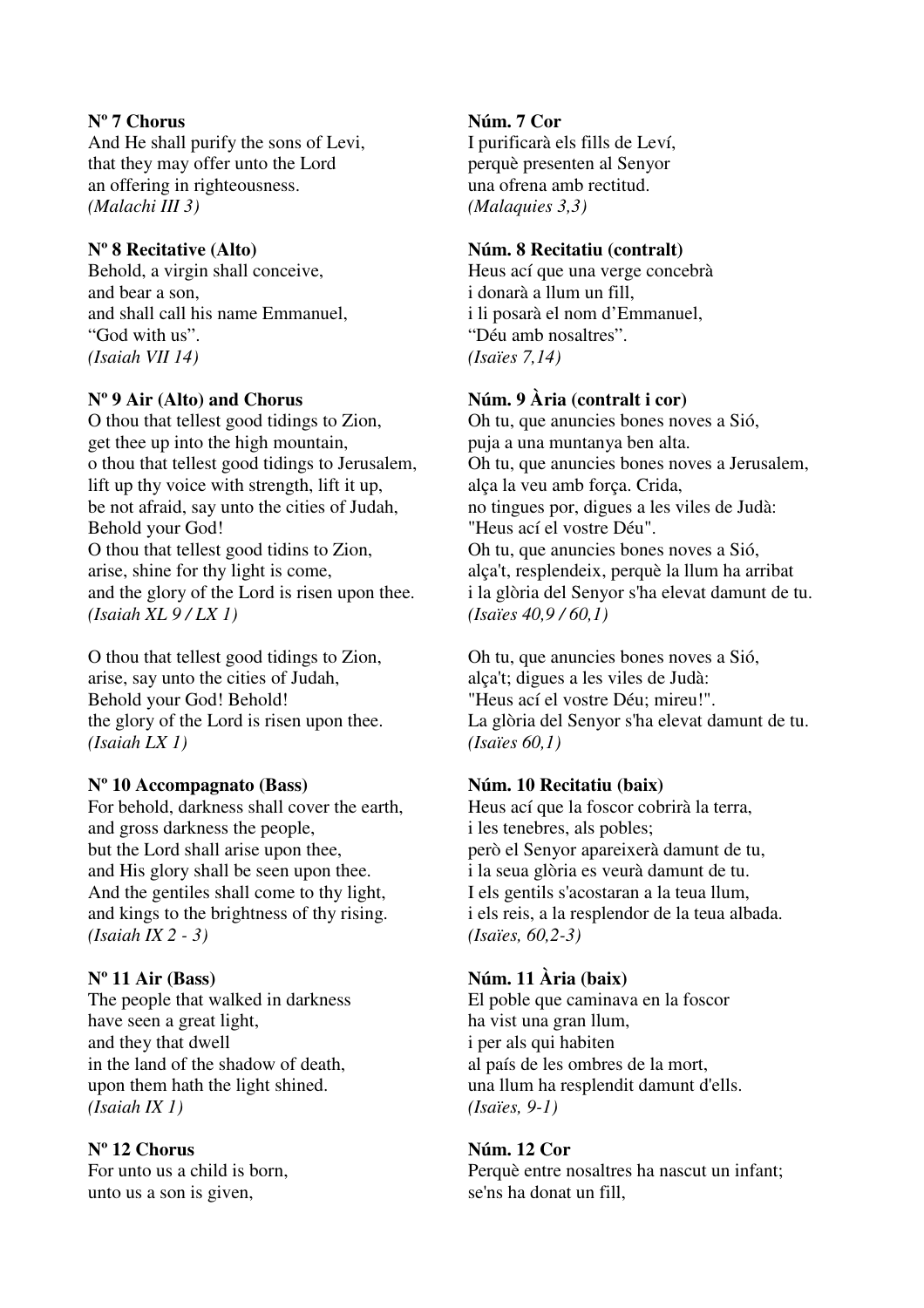and the government shall be upon His shoulder, and His name shall be called Wonderful, Counsellor, the mighty God, the everlasting Father, the Prince of Peace. *(Isaiah IX 5)* 

**Nº 13 Pifa (Pastoral Symphony),** Larghetto e mezzo piano

### **Nº 14 Recitative (Soprano)**

There were shepherds abiding in the field, keeping watch over their flock by night. *(Luke II 8)*

#### **Accompagnato (Soprano)**

And lo, the angel of the Lord came upon them, and the glory of the Lord shone round about them, and they were sore afraid. *(Luke II 9)* 

#### **Nº 15 Recitative (Soprano)**

And the angel said unto them, Fear not, for behold, I bring you good tidings of great joy, which shall be to all people, for unto you is born this day in the city of David a Saviour which is Christ the Lord. *(Luke II 1 - 10)* 

#### **Nº 16 Accompagnato (Soprano)**

And suddenly there was with the angel a multitude of the heavenly host, praising God, and saying, *(Luke II 13)* 

### **Nº 17 Chorus**

Glory to God in the highest, and peace on earth, good will toward men. *(Luke II 14)* 

#### **Nº 18 Air (Soprano)**

Rejoice greatly, O daughter of Zion, shout, O daughter of Jerusalem, behold, thy King cometh unto thee. He is the righteous Saviour, and He shall speak peace unto the heathen. *(Zechariah IX 9 - 10)* 

i la sobirania recaurà sobre els seus muscles, i el seu nom serà: Meravellós, Conseller, Déu Totpoderós, Pare Etern, Príncep de Pau. *(Isaïes, 9-5)* 

### **Núm. 13 Pifa (simfonia pastoral),** *Larghetto* e *mezzo piano*

#### **Núm. 14 Recitatiu (soprano)**

Hi havia uns pastors que es trobaven al camp guardant el seu ramat de nit. *(Sant Lluc, 2-8)* 

#### **Recitatiu (soprano)**

I un àngel del Senyor se'ls aparegué i la glòria del Senyor brillà al voltant d'ells, i s'espantaren fortament. *(Sant Lluc, 2-9)* 

#### **Núm. 15 Recitatiu (soprano)**

I l'àngel els va dir: "No tingueu por, perquè, mireu, us porte una bona nova de gran alegria, que ho serà per a tota la gent, perquè entre vosaltres ha nascut avui, a la ciutat de David, un salvador, que és Crist, el Senyor". *(Sant Lluc 2,10-11)*

#### **Núm. 16 Recitatiu (soprano)**

I, de sobte, s'uní a l'àngel un estol dels exèrcits celestials que lloava Déu dient: *(Sant Lluc, 2,13)* 

### **Núm. 17 Cor**

"Glòria a Déu en les altures; i a la terra, pau als homes de bona voluntat". *(Sant Lluc, 2,14)* 

#### **Núm. 18 Ària (soprano)**

Alegra't profundament, filla de Sió! crida de goig, oh filla de Jerusalem! Mira, el teu rei ve cap a tu. Ell és el vertader salvador i anunciarà la pau als pobles. *(Zacaries, 9,9-10)*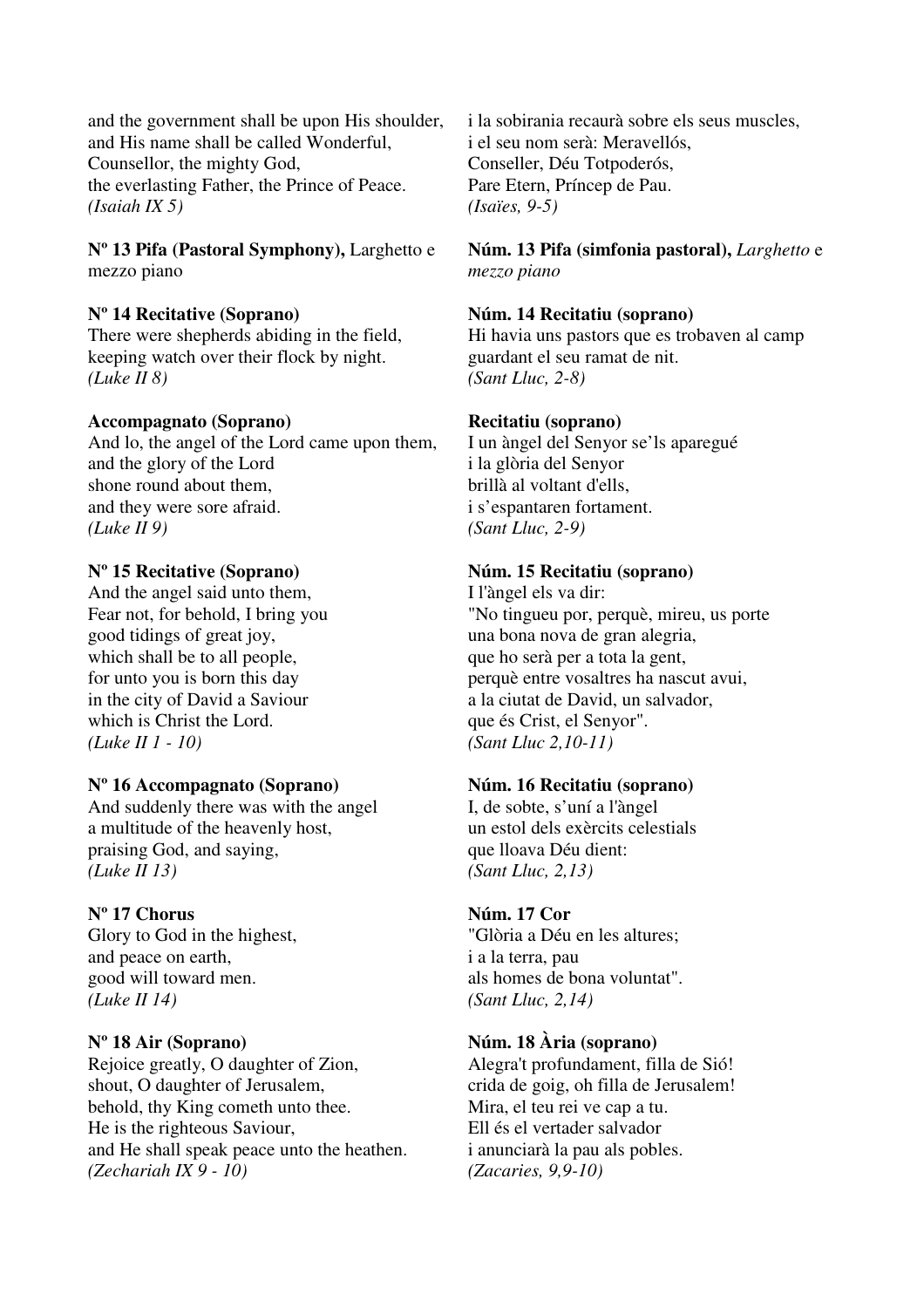### **Nº 19 Recitative (Alto)**

Then shall the eyes of the blind be opened, and the ears of the deaf unstopped; then shall the lame man leap as an hart, and the tongue of the dumb shall sing. *(Isaiah XXXV 5 - 6)* 

### **Nº 20 Air (Alto and Soprano)**

He shall feed His flock like a shepherd, and He shall gather the lambs with His arm, and carry them in His bosom, and gently lead those that are with young. Come unto Him, all ye that labour, that are heavy laden, and He will give you rest. Take His yoke upon you, and learn of him, for He is meek and lowly of heart, and ye shall find rest unto your souls. *(Isaiah XL 11; Matthew XI 28 - 29)* 

### **Nº 21 Chorus**

His yoke is easy, and His burden is light. *(Matthew XI 30)* 

## PART TWO

**Nº 22 Chorus** 

Behold the lamb of God, that taketh away the sin of the world. *(John 1 29)* 

## **Nº 23 Air (Alto)**

He was despised and rejected of men, a man of sorrows and acquainted with grief. He gave His back to the smiters, and His cheeks to them that plucked off the hair; He hid not His face from shame and spitting. *(Isaiah LIII 3; L 6)* 

### **Nº 24 Chorus**

Surely He hath borne our griefs and carried our sorrows. He was wounded for our transgressions, He was bruised for our iniquities, the chastisement of our peace was upon Him. *(Isaiah LIII 4 - 5)* 

### **Nº 25 Chorus**

### **Núm. 19 Recitatiu (contralt)**

Llavors s'obriran els ulls dels cecs, i es destaparan les orelles dels sords; llavors els coixos botaran com cérvols, i la llengua dels muts cantarà. *(Isaïes, 35,5-6)* 

### **Núm. 20 Ària (contralt i soprano)**

Ell pasturarà el seu ramat com un pastor, reunirà les ovelles amb el seu braç i les portarà al pit, i guiarà dolçament les que crien. Veniu a ell tots els qui treballeu i els qui suporteu pesades càrregues, i ell farà que descanseu. Preneu el seu jou damunt de vosaltres i apreneu d'ell, que és dòcil i humil de cor, i trobareu repòs per a les vostres ànimes. *(Isaïes, 40,11; Sant Mateu, 11,28-29)* 

### **Núm. 21 Cor**

El seu jou és suau, i la seua càrrega, lleugera. *(Sant Mateu, 11,30)* 

### SEGONA PART

### **Núm. 22 Cor**

Heus ací l'anyell de Déu que lleva el pecat del món! *(Sant Joan 1,29)* 

### **Núm. 23 Ària (contralt)**

Va ser menyspreat i rebutjat pels homes , un home fet al dolor i acostumat a l'aflicció. Va parar l'esquena als qui l'assotaven, i les galtes, als qui li arrancaven el pèl; no va amagar el rostre davant d'ofenses i escopinades. *(Isaïes, 53,3; 50,6)*

### **Núm. 24 Cor**

Vertaderament, ell va suportar les nostres penes i va carregar les nostres afliccions! Va ser malferit per les nostres faltes; va ser colpejat per les nostres iniquitats, el castic per a la nostra pau va caure damunt d'ell. *(Isaïes, 53,4-5)* 

### **Núm. 25 Cor**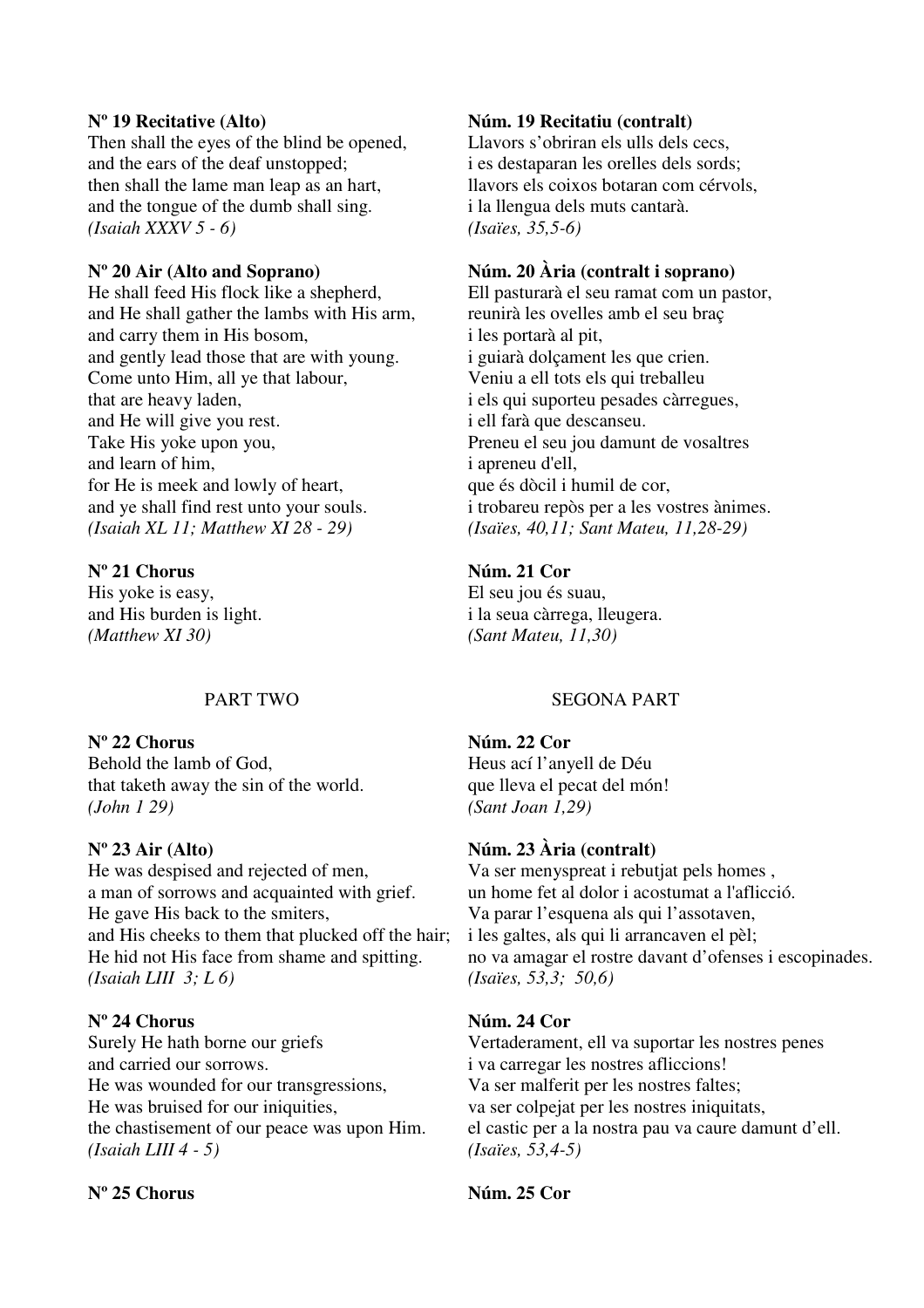And with His stripes we are healed. *(Isaiah LIII 5)*

## **Nº 26 Chorus**

All we like sheep have gone astray, we have turned every one to his own way. And the Lord hath laid on Him the iniquity of us all. *(Isaiah LIII 6)* 

# **Nº 27 Accompagnato (Tenor)**

All they that see Him laugh Him to scorn, they shoot out their lips, and shake their heads, saying, *(Psalm XXII 8)* 

# **Nº 28 Chorus**

He trusted in God that he would deliver Him, let Him deliver Him, if he delight in Him. *(Psalm XXII 9)*

# **Nº 29 Accompagnato (Tenor)**

Thy rebuke hath broken His heart; He is full of heaviness, He looked for some to have pity on Him, but there was no man, neither found He any, to comfort Him. *(Psalm LXIX 21)* 

## **Nº 30 Arioso (Tenor)**

Behold and see if there be any sorrow like unto His sorrow. *(Lamentations I 12)* 

## **Nº 31 Accompagnato (Tenor)**

He was cut off out the land of the living; for the transgression of Thy people was He stricken. *(Isaiah LIII 8)* 

## **Nº 32 Air (Tenor)**

But Thou didst not leave His soul in hell; nor didst Thou suffer Thy Holy One to see corruption. *(Psalm XVI 10)* 

## **Nº 33 Chorus**

Lift up your heads, O ye gates, and be ye lift up, ye everlasting doors, and the King of Glory shall come in.

I amb les seues nafres vam ser guarits. *(Isaïes, 53,5)* 

## **Núm. 26 Cor**

Tots, com ovelles, ens hem desencarrilat; hem seguit cada u el nostre propi camí. I el Senyor ha carregat damunt d'ell les culpes de tots nosaltres. *(Isaïes, 53,6)* 

### **Núm. 27 Recitatiu (tenor)**

Tots els qui el veuen es riuen d'ell; per menysprear-lo, fan carasses i agiten el cap, dient: *(Salms, 22,8)* 

# **Núm. 28 Cor**

"Confiava en Déu perquè ell l'alliberaria; que l'allibere, si tant se l'estima!" *(Salms 22,9)* 

## **Núm. 29 Recitatiu (tenor)**

El teu refús li ha trencat el cor; està ple de pesar. Va buscar algú que tinguera pietat d'ell, però no hi havia ningú. Tampoc no va trobar ningú que el confortara. *(Salms, 69,21)* 

# **Núm. 30 Ària (tenor)**

Mireu i vegeu si hi ha un dolor com el seu dolor. *(Lamentacions, 1,12)* 

### **Núm. 31 Recitatiu (soprano)**

Ell va ser arrancat de la terra dels vivents; pels pecats del teu poble, l'han ferit. *(Isaïes 53, 8)* 

## **Núm. 32 Ària (soprano)**

Però tu no abandonares la seua ànima a l'infern, ni consentires que el teu sant veiera la corrupció. *(Salms 16, 10)* 

### **Núm. 33 Cor**

Obriu les vostres fulles, oh tanques!, i romaneu obertes, portes eternes, i entrarà el rei de la glòria.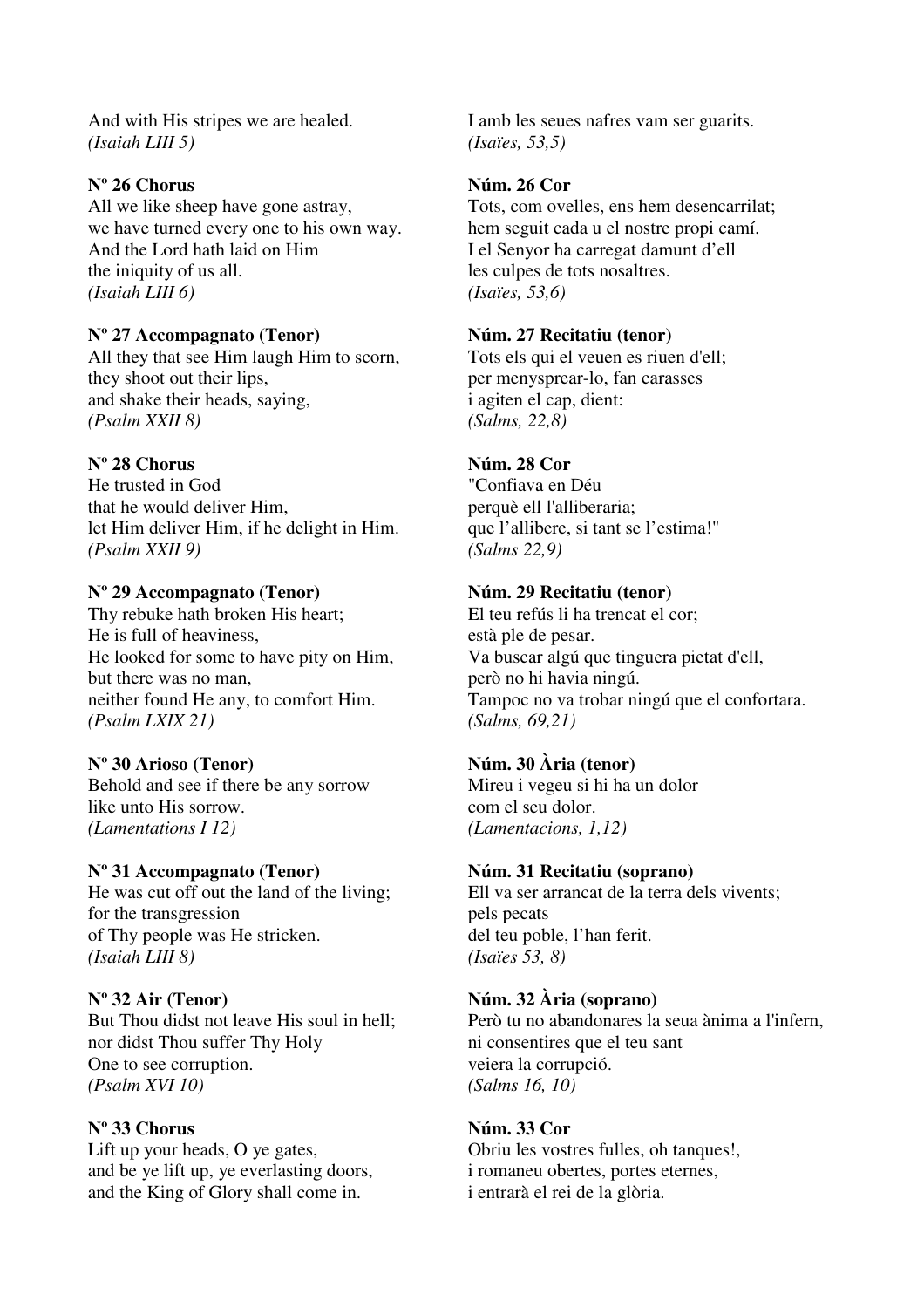Who is the King of Glory? The Lord strong and mighty, the Lord mighty in battle. The Lord of Hosts, He is the King of Glory. *(Psalm XXIV 7 - 10)* 

## **Nº 34 Recitative (Tenor)**

Unto which of the angels said He at any time, Thou art My Son, this day have I begotten Thee? *(Hebrews I 5)* 

## **Nº 35 Chorus**

Let all the angels of God worship Him. *(Hebrews I 6)* 

# **Nº 36 Air (Alto)**

Thou art gone up on high, Thou hast led captivity captive, and received gifts for men, yea even for Thine enemies, That the Lord God might dwell among them *(Psalm LXVIII - 19)* 

### **Nº 37 Chorus**

The Lord gave the word, great was the company of the preachers *(Psalm LXVIII - 12)* 

## **Nº 38 Air (Soprano)**

How beautiful are the feet of them that preach the gospel of peace and bring glad tidings of good things. *(Romans X 15)* 

### **Nº 39 Chorus**

Their sound is gone out into all lands, and their words unto the ends of the world. *(Romans X 18)*

## **Nº 40 Air (Bass)**

Why do the nations so furiously rage together, and why do the people imagine a vain thing? The kings of the earth rise up, and the rulers take counsel together, against the Lord and against His Anointed. *(Psalm II 3)* 

### **Nº 41 Chorus**

Let us break their bonds asunder,

Qui és el rei de la glòria? El Senyor fort i poderós, el Senyor poderós en les batalles. El Senyor dels exèrcits, ell és el rei de la glòria. *(Salms, 24,7-10)* 

### **Núm. 34 Recitatiu (tenor)**

A quin dels àngels Déu ha dit mai: "tu ets el meu fill, avui jo t'he engendrat?" *(Hebreus 1,5)* 

## **Núm. 35 Cor**

Que tots els àngels de Déu l'adoren. *(Hebreus 1,6)* 

# **Núm. 36 Ària (contralt)**

Tu has ascendit a les altures, has fet captiva la captivitat i has rebut dons per a l'home; sí, fins i tot per als teus enemics, perquè Déu nostre Senyor habitara entre ells. *(Salms, 68-18)* 

### **Núm. 37 Cor**

El Senyor va concedir la paraula; gran va ser el conjunt dels predicadors. *(Salms, 68-12)* 

## **Núm. 38 Ària (soprano)**

Que bonics són els peus d'aquells qui prediquen l'evangeli de la pau i porten alegres noves de coses bones! *(Romans 10,15)* 

### **Núm. 39 Cor**

La seua veu es va difondre per tota la terra, i les seues paraules, fins als confins del món. *(Romans 10,18)* 

## **Núm. 40 Ària (baix)**

Per què les nacions lluiten tan aferrissadament entre si, i per què els pobles es conjuren en va? Els reis de la terra es revolten, i els governants es confabulen contra el Senyor i contra el seu ungit. *(Salms, 2,1-2)* 

# **Núm. 41 Cor**

Trenquem els seus lligams en trossos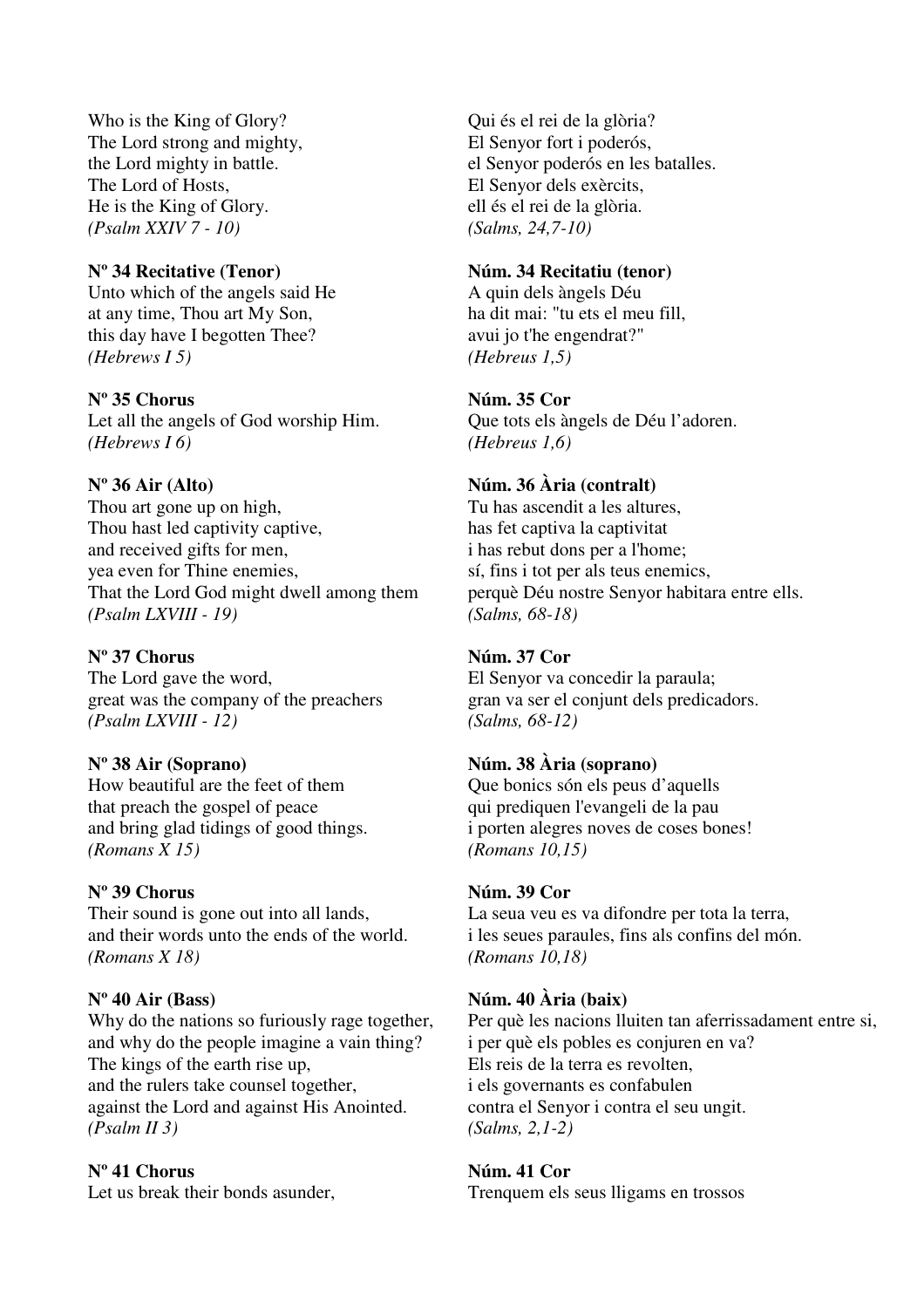and cast away their yokes from us. *(Psalm II 3)* 

# **Nº 42 Recitative (Tenor)**

He that dwelled in heaven shall laugh them to scorn, the Lord shall have them in derision. *(Psalm II 4)* 

### **Nº 43 Air (Tenor)**

Thou shalt break them with a rod of iron; Thou shalt dash them in pieces like a potter's vessel. *(Psalm II 9)* 

## **Nº 44 Chorus**

Hallelujah! for the Lord God omnipotent reigned. The kingdom of this world is become the kingdom of our Lord and of His Christ, and He shall reign for ever and ever. King of Kings, and Lord of Lords. Hallelujah! *(Revelation XIX 6; XI 15; XIX 16)* 

### PART THREE

### **Nº 45 Air (Soprano)**

I know that my redeemer liveth, and that He shall stand at the latter day upon the earth, and though worms destroy this body, yet in my flesh shall I see God. For now is Christ risen from the dead, the first fruits of them that sleep. *(Job XIX 25 - 26; I Corinthians XV 20)* 

### **Nº 46 Chorus**

Since by man came death, by man came also the resurrection of the dead. For as in Adam all die, even so in Christ shall all be made alive. *(I Corinthians XV 21 - 22)* 

## **Nº 47 Accompagnato (Bass)**

Behold, I tell you a mystery, we shall not all sleep, but we shall all be changed in a moment, in the twinkling of an eye, at the last trumpet.

i llevem-nos de damunt els seus jous. *(Salms, 2,3)* 

### **Núm. 42 Recitatiu (tenor)**

Aquell qui habita al cel es riurà d'ells amb menyspreu; seran la irrisió del Senyor. *(Salms, 2,4)* 

### **Núm. 43 Ària (tenor)**

Tu els destrossaràs amb una barra de ferro; els partiràs a trossos com si foren un gerro d'argila. *(Salms, 2,9)* 

### **Núm. 44 Cor**

Al·leluia! Perquè el Senyor totpoderós reina. El regne d'aquest món ha esdevingut el regne del nostre Senyor i del seu Crist, i ell regnarà pels segles dels segles. Rei de reis i senyor de senyors. Al·leluia! *(Apocalipsi, 19,6; 11,15; 19,16)* 

### TERCERA PART

### **Núm. 45 Ària (soprano)**

Jo sé que el meu redemptor viu, i que s'alçarà l'últim dia sobre la terra. I encara que els cucs destruesquen aquest cos, amb la meua pròpia carn veuré Déu. Perquè ara Crist ha ressuscitat d'entre els morts, com a primícia de tots els qui dormen. *(Job, 19,25-26; I Corintis, 15,20)* 

#### **Núm. 46 Cor**

Ja que la mort vingué per un home, també per un home vindrà la resurrecció dels morts. Ja que per Adam tots morim, així també per Crist tots tornarem a la vida. *(I Corintis, 15,21-22)* 

### **Núm. 47 Recitatiu (baix)**

Mireu, que us revele un misteri: no tots dormirem, sinó que serem transformats en un instant, en un tancar i obrir d'ulls, al so de la trompeta final.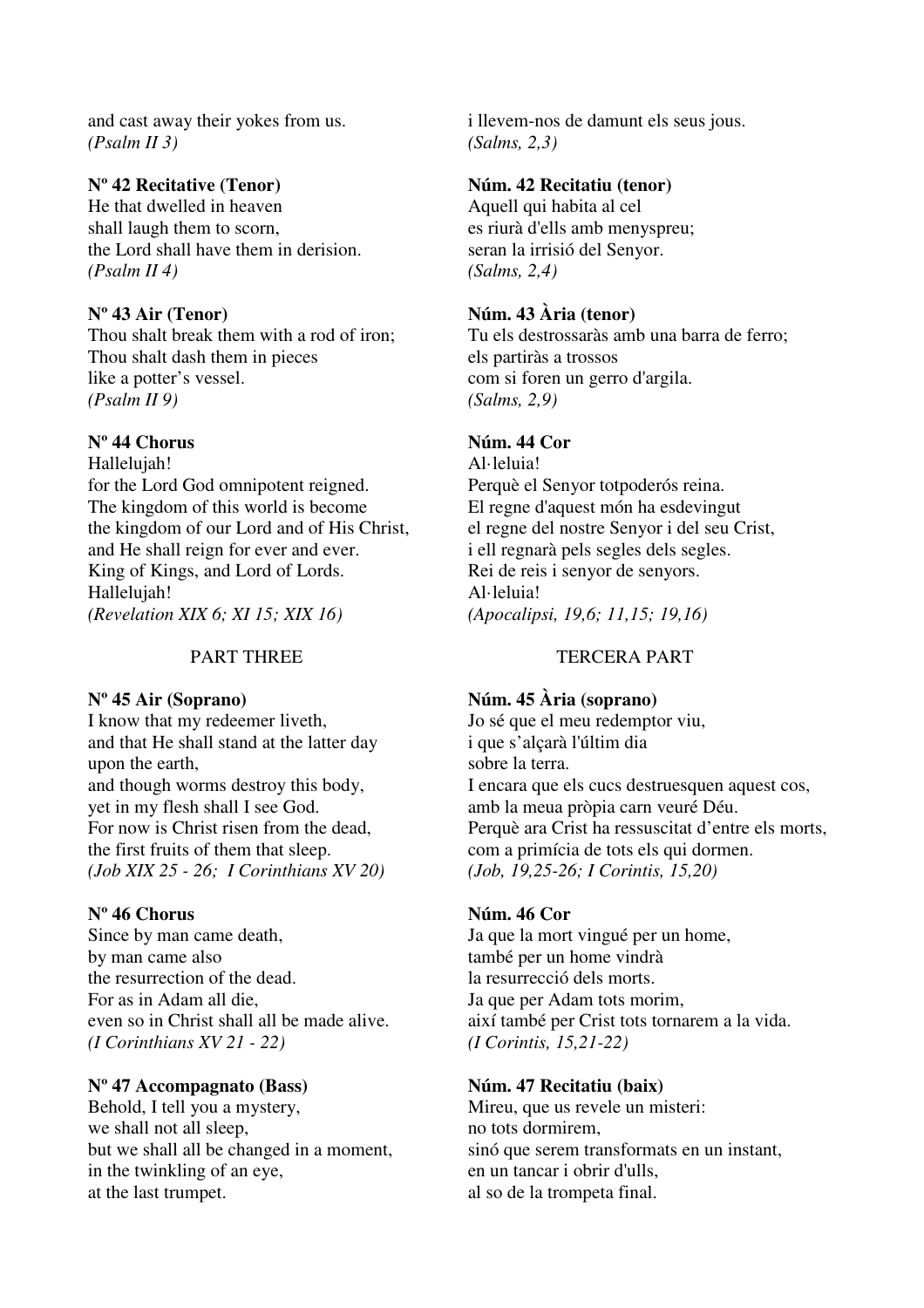#### *(I Corinthians XV 51 - 52)*

#### **Nº 48 Air (Bass)**

The trumpet shall sound, and the dead shall be raised incorruptible, and we shall be changed. For this corruptible must put on incorruption, and this mortal must put on immortality. *(I Corinthians XV 52 - 53)* 

#### **Nº 49 Recitative (Alto)**

Then shall be brought to pass the saying that is written, Death is swallowed up in victory. *(I Corinthians XV 54)* 

### **Nº 50 Duet (Alto and Tenor)**

O Death, where is thy sting? O Grave, where is thy victory? The sting of death is sin, and the strength of sin is the law. *(I Corinthians XV 55 - 56)* 

### **Nº 51 Chorus**

But thanks be to God, who giveth us the victory through our Lord Jesus Christ. *(I Corinthians XV 57)* 

### **Nº 52 Air (Soprano)**

If God be for us, who can be against us? Who shall lay anything to the charge of God's elect? It is God that justified, who is he that condemned? It is Christ that died, yea rather that is risen again, who is at the right hand of God, who makes intercession for us. *(Romans VIII 31, 33 - 34)* 

#### **Nº 53 Chorus**

Worthy is the Lamb that was slain, and hath redeemed us to God by his blood, to receive power, and riches, and wisdom, and strength, and honour, and glory, and blessing. Blessing and honour, glory and power be unto Him that sited upon the throne

### *(I Corintis, 15,51-52)*

## **Núm. 48 Ària (baix)**

La trompeta sonarà, i els morts s'alçaran incorruptes i nosaltres serem transformats. Perquè el corruptible s'ha de revestir d'incorrupció, i el mortal s'ha de revestir d'immortalitat. *(I Corintis, 15,52-53)* 

#### **Núm. 49 Recitatiu (contralt)**

Llavors es complirà allò que està escrit: "La mort és engolida en la victòria" *(I Corintis, 15,54)* 

### **Núm. 50 Duet (contralt i tenor)**

Oh mort! On és el teu fibló? Oh tomba! On és la teua victòria? El fibló de la mort és el pecat i la gravetat del pecat ve de la llei. *(I Corintis, 15,55-56)* 

#### **Núm. 51 Cor**

Però donem gràcies a Déu, que ens concedeix la victòria per mitjà de Jesucrist, el nostre Senyor. *(I Corintis 15,57)* 

## **Núm. 52 Ària (soprano)**

Si Déu està al nostre favor, qui pot estar en contra nostra? Qui objectarà cap cosa per a acusar els elegits de Déu? Si és Déu qui ens justifica, qui gosarà condemnar-nos? Si és Crist mateix qui va morir; més encara, certament ha ressuscitat i està a la dreta de Déu, i intercedeix per nosaltres! *(Romans, 8,31. 33-34)* 

#### **Núm. 53 Cor**

Digne és l'anyell que ha estat sacrificat, i que ens ha redimit davant de Déu amb la seua sang, de rebre poder, riqueses, saviesa, força, honor, glòria i benedicció. Que la benedicció i l'honor, la glòria i el poder siguen donats al qui seu al tron